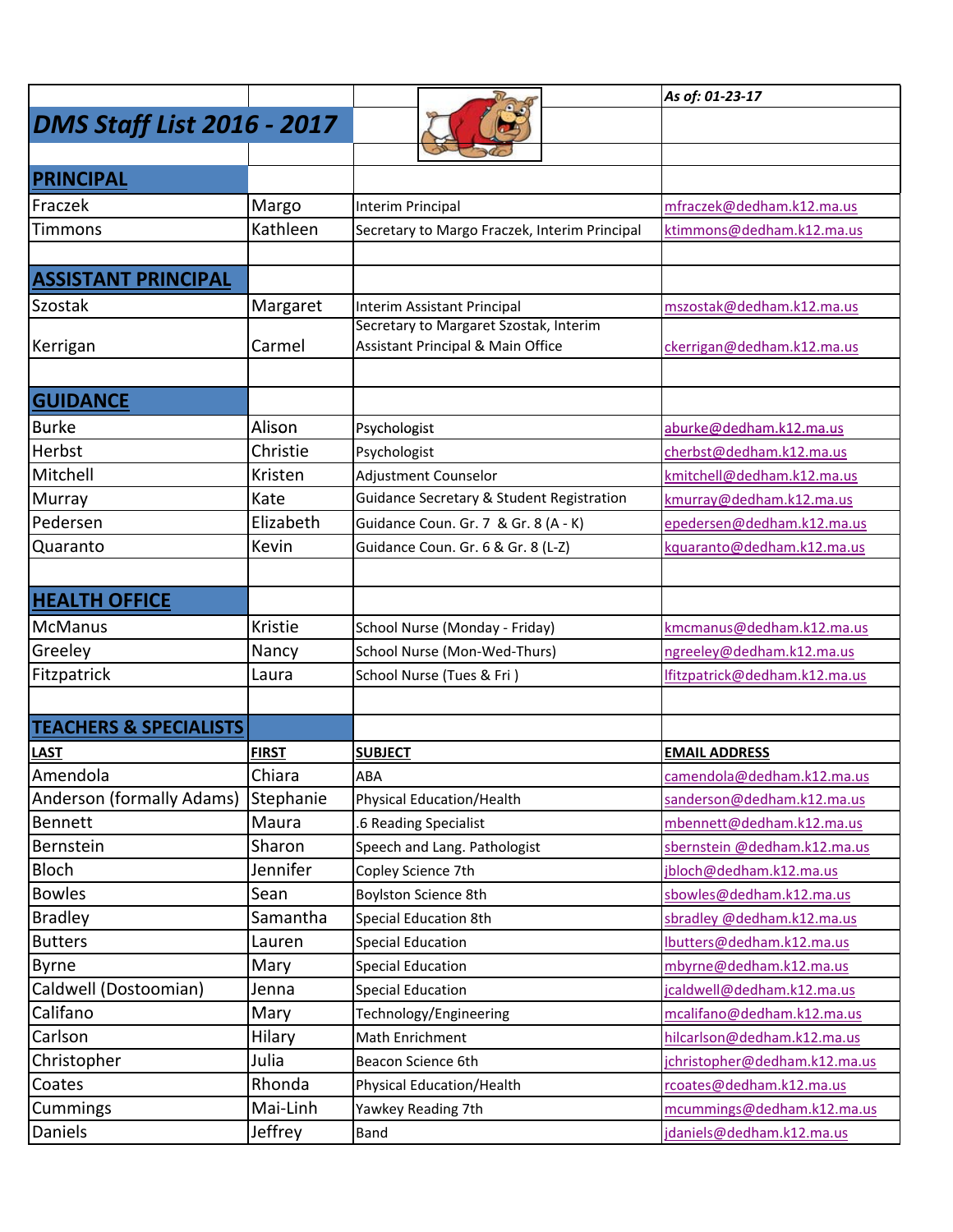| <b>Dundulis</b>  | Sarah         | Art                                    | sdundulis@dedham.k12.ma.us         |
|------------------|---------------|----------------------------------------|------------------------------------|
| Fagone           | Julie         | Computer Technology                    | jfagone@dedham.k12.ma.us           |
| Farrell          | Christine     | World Language                         | cfarrell@dedham.k12.ma.us          |
| French           | Leslie        | Boylston English 8th                   | Ifrench@dedham.k12.ma.us           |
| Gilbert          | Amy           | Math Enrichment                        | agilbert@dedham.k12.ma.us          |
| Gillis           | Eileen        | Newbury Social Studies 7th             | egillis@dedham.k12.ma.us           |
| Gorden           | Arielle       | World Language                         | agorden@dedham.k12.ma.us           |
| Grant            | Ann           | Computer Technology                    | agrant@dedham.k12.ma.us            |
| Gutierrez        | Juliette      | Boylston Math 8th                      | jgutierrez@dedham.k12.ma.us        |
| <b>Hegarty</b>   | Elizabeth     | On Leave - September 2016 (See Reilly) | ehegarty@dedham.k12.ma.us          |
| Hosmer           | Daniel        | World Language                         | dhosmer@dedham.k12.ma.us           |
| Huff             | Rebecca       | Newbury English 6th                    | rhuff@dedham.k12.ma.us             |
| Jordan           | Colleen       | <b>Special Education</b>               | cjordan@dedham.k12.ma.us           |
| Kelleher-Bianchi | George        | <b>Special Education</b>               | gkelleher-bianchi@dedham.k12.ma.us |
| King             | Daniel        | Commonwealth Social Studies 8th        | dking@dedham.k12.ma.us             |
| Lackner          | Karen         | Yawkey Science 7th                     | klackner@dedham.k12.ma.us          |
| Lechan           | Arianna       | Librarian                              | alechan@dedham.k12.ma.us           |
| LeClair          | Lisa          | Copley Social Studies 7th              | lleclair@dedham.k12.ma.us          |
| Leonard          | Kevin         | Gr. 6 Pathway's                        | kleonard@dedham.k12.ma.us          |
| Lyons            | Susan         | Beacon Reading 6th                     | slyons@dedham.k12.ma.us            |
| Manuelian        | Christina     | World Language                         | cmanuelian@dedham.k12.ma.us        |
| <b>McCabe</b>    | <b>Brian</b>  | Copley Math 7th                        | bmccabe@dedham.k12.ma.us           |
| McCallum         | David         | Grs. 7 & 8 Pathway's                   | dmccallum@dedham.k12.ma.us         |
| McLeish          | Thomas        | <b>Physical Education/Health</b>       | tmcleish@dedham.k12.ma.us          |
| McLeod           | Polly         | Beacon English 6th                     | pmcleod@dedham.k12.ma.us           |
| Megan            | Dan           | <b>Boylston Social Studies 8th</b>     | dmegan@dedham.k12.ma.us            |
| Murphy           | Annie         | World Language                         | anmurphy@dedham.k12.ma.us          |
| Murray           | Pam           | Copley English 7th                     | pmurray@dedham.k12.ma.us           |
| Nadeau           | Christopher   | World Language                         | cnadeau@dedham.k12.ma.us           |
| Nigohosian       | Marta         | Beacon Math 6th                        | mnigohosian@dedham.k12.ma.us       |
| Noel             | Carolynne     | Yawkey Math 7th                        | cnoel@dedham.k12.ma.us             |
| Pagnotta         | Shelly        | Newbury Science 6th                    | spagnotta@dedham.k12.ma.us         |
| Patterson        | Andrew        | Yawkey English 7th                     | apatterson@dedham.k12.ma.us        |
| Petersen         | <b>Brooke</b> | <b>ELL</b>                             | bpetersen@dedham.k12.ma.us         |
| Pierce           | Christian     | Computer/Video Production              | cpierce@dedham.k12.ma.us           |
| Podolski         | Andrew        | Newbury Math 6th                       | anpodolski@dedham.k12.ma.us        |
| Podolski         | Anne          | Commonwealth Math 8th                  | apodolski@dedham.k12.ma.us         |
| Pohlman          | Margaret      | Commonwealth Science 8th               | mpohlman@dedham.k12.ma.us          |
| Randall          | Kim           | Yawkey Social Studies 7th              | krandall@dedham.k12.ma.us          |
| Rasmussen        | Marie         | Grs. 6 & 7 Pathway's/Complex Learners  | mrasmussen@dedham.k12.ma.us        |
| <b>Reilly</b>    | Caitlin       | Commonwealth - English LTS             | creilly@dedham.k12.ma.us           |
| Robbins          | Janet         | Newbury Science 6th LTS                | jrobbins@dedham.k12.ma.us          |
| Ryan             | Eileen        | Grs. 7 & 8 Pathway's                   | eryan@dedham.k12.ma.us             |
| Savery           | Lauren        | Beacon Social Studies 6th              | Isavery@dedham.k12.ma.us           |